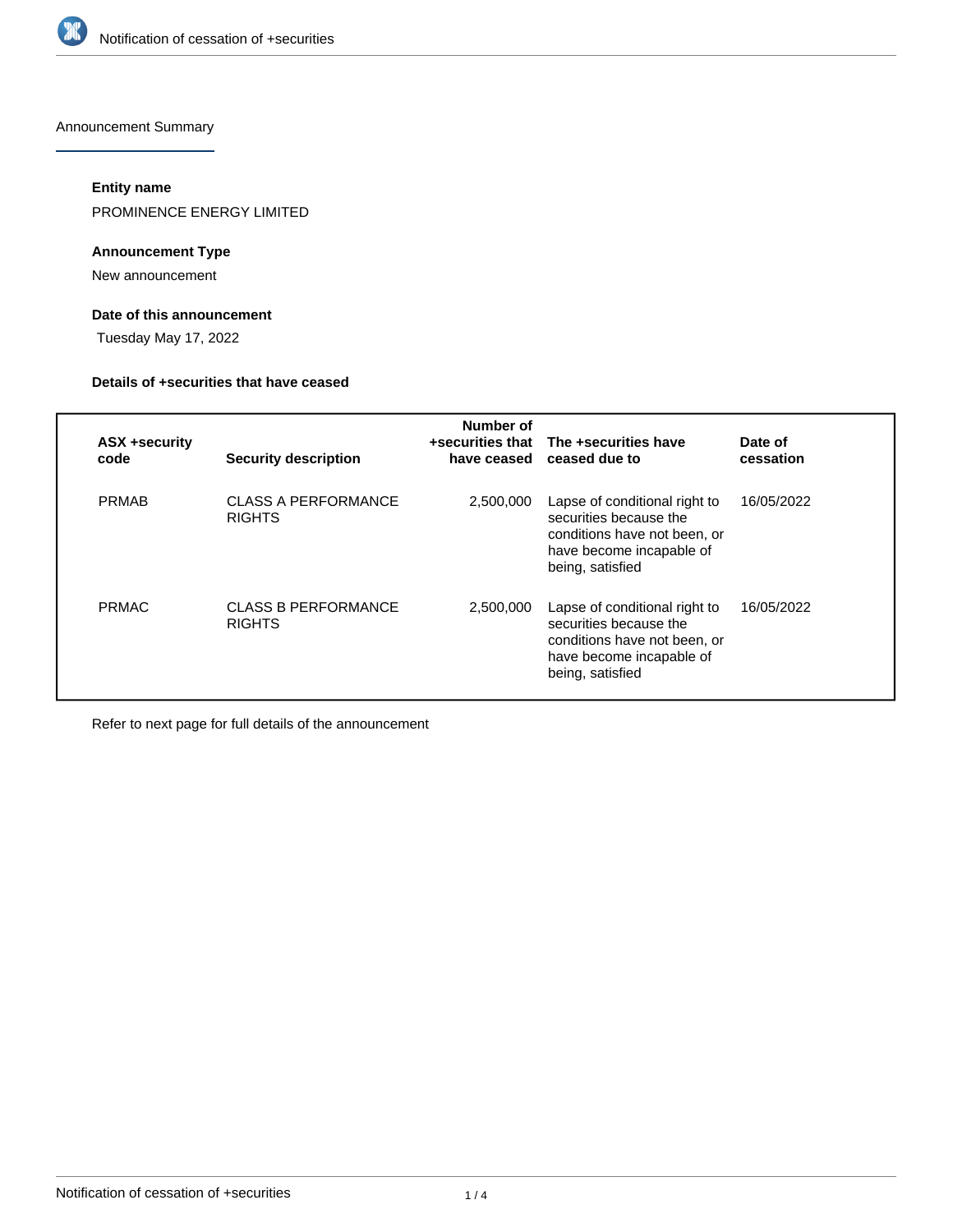

Part 1 - Announcement Details

# **1.1 Name of +Entity**

PROMINENCE ENERGY LIMITED

We (the entity named above) provide the following information about our issued capital.

**1.2 Registered Number Type**

ABN

**Registration Number** 69009196810

**1.3 ASX issuer code** PRM

**1.4 The announcement is** New announcement

# **1.5 Date of this announcement**

17/5/2022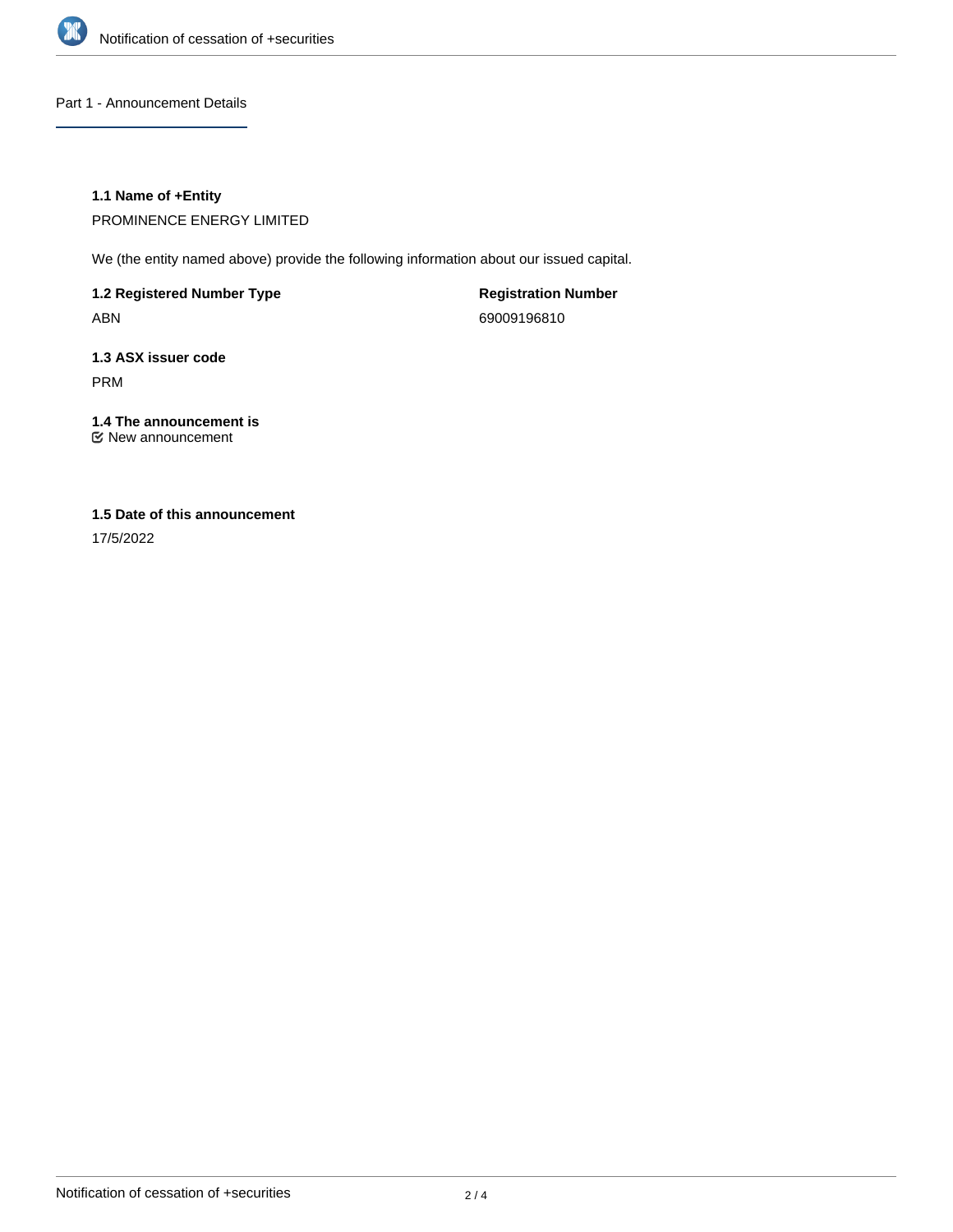

## Part 2 - Details of +equity securities or +debt securities that have ceased

## **ASX +Security Code and Description**

PRMAB : CLASS A PERFORMANCE RIGHTS

# **Unquoted +equity securities that have ceased**

**Number of securities that have ceased**

2,500,000

## **Reason for cessation**

Lapse of conditional right to securities because the conditions have not been, or have become incapable of being, satisfied

16/5/2022

**Is the entity paying any consideration for the cessation?** No

# **ASX +Security Code and Description**

PRMAC : CLASS B PERFORMANCE RIGHTS

# **Unquoted +equity securities that have ceased**

#### **Number of securities that have ceased**

2,500,000

## **Reason for cessation**

Lapse of conditional right to securities because the conditions have not been, or have become incapable of being, satisfied

|           | Date of cessation |
|-----------|-------------------|
| 16/5/2022 |                   |

**Is the entity paying any consideration for the cessation?** No

# **Any other information the entity wishes to notify to ASX about the cessation?**

**Any other information the entity wishes to notify to ASX about the cessation?**